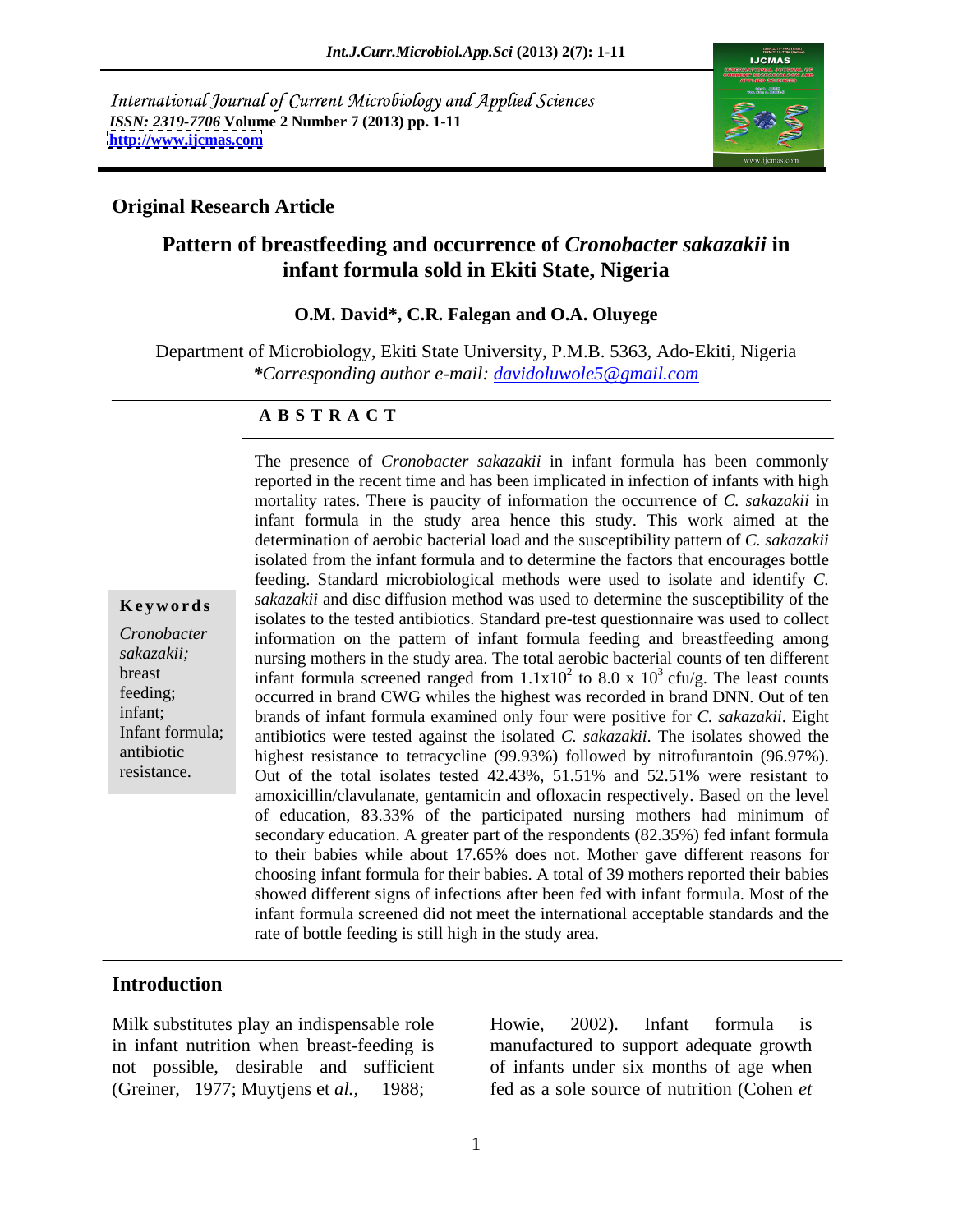*al.,* 1984; Becker *et al.,* 1994). Their is possible for most mothers except in a composition is roughly based on a few medical conditions (Pursall *et al.,* mother's milk in most cases they are not sterile due to contamination (Alles *et al.,*

reported to be pathogenic (Erku and Ashenafi, 1998*;* Morais *et al.,* 1997). Bacterial contamination of supplementary milk feeds to infants and children up to 2 examining powdered infant formulae from years of age is common. Higher degree of contamination could significantly be *Cronobacter* species in 53% of 141 illiteracy among the mothers, unclean energy negative, rod-shaped bacterium that has a

Rubaltelli *et al.,* 1998). Breastfeeding relative risk of 5 deaths after 1 week of mortality of 33% to 80% (Lai, 2001; breast fed infants (MMWR, 2002). Providing the mother is given the right information and support from the family, *C. sakazakii* is a pathogen of emerging community and from the health care public health concern. It has been detected system, exclusive breastfeeding from birth in a range of foods especially infant

1978; Iroegbu *et al.,* 2000).

2004). They have been designed to *Cronobacter sakazakii* (formerly known as provide infants with the required nutrients *Eneterobacter sakazakii*) belongs to the for optimal growth and development. family *Enterobacteriaceae.* It is closely Infant formulas, like other food items related to the genera *Enterobacter* and contain microorganisms of different types *Citrobacter* (Sani and Yi, 2011; Himelright and in different amounts and *et al.,* 2002). *C. sakazakii* is a normal flora microorganism that dominate depend on of milk powder, wheat, rice, vegetables, several factors (Fleming and McFeeters, cheese, sausage meat, teas, and various 1981; Isolauri *et al.,* 2002; Breeuwer *et al.,*  spices (Joseph and Forsythe, 2011). It is 2003). associated with various food products like Introduction of complementary foods and opportunistic pathogen that has been the use of artificial baby milk have been implicated in food-borne outbreaks or associated with a high degree of infection sporadic cases worldwide (Leclercq *et al.,* among infants. Isolates from most of 2007). It is the causative agent of which are major bacteria have been meningitis, septicemia, and necrotizing powdered infant formula. Is an colitis in infants, particularly neonates.

associated with lower income, lower caste, samples. *Cronobacter sakazakii* is a gramutensils, and lack of hand hygiene in the wide spread and relatively resistant to heat mother (Iroegbu *et al.,* 2000). (Nazarowec-White and Farber, 1997a; Most studies report that the stool flora of hence survive in infant formula and poses breast-fed infants differs from that of formula-fed infants (Satokari *et al.,* 2002; Multiplication of *C. sakazakii* causes contribute largely to child health by term infants, particularly during the first protecting the infant and child against weeks of life. The pathogen causes high infections and death (Habicht *et al.,* 1988). rates of meningitis, brain abscesses and In 1988, a Malaysian study found a necrotizing enterocolitis (Lai, 2001) with age children not breast fed compared with Burdette and Santos, 2002; Pagotto *et al.,* Muytjens *et al*., (1988) reported a study examining powdered infant formulae from European countries and found *Cronobacter* species in 53% of 141 negative, rod-shaped bacterium that has a Edelson-Mammel and Buchanan, 2004) serious risks on infants (Kandhai, 2004). severe invasive infections in preterm and mortality of 33% to 80% (Lai, 2001; 2003).

in a range of foods especially infant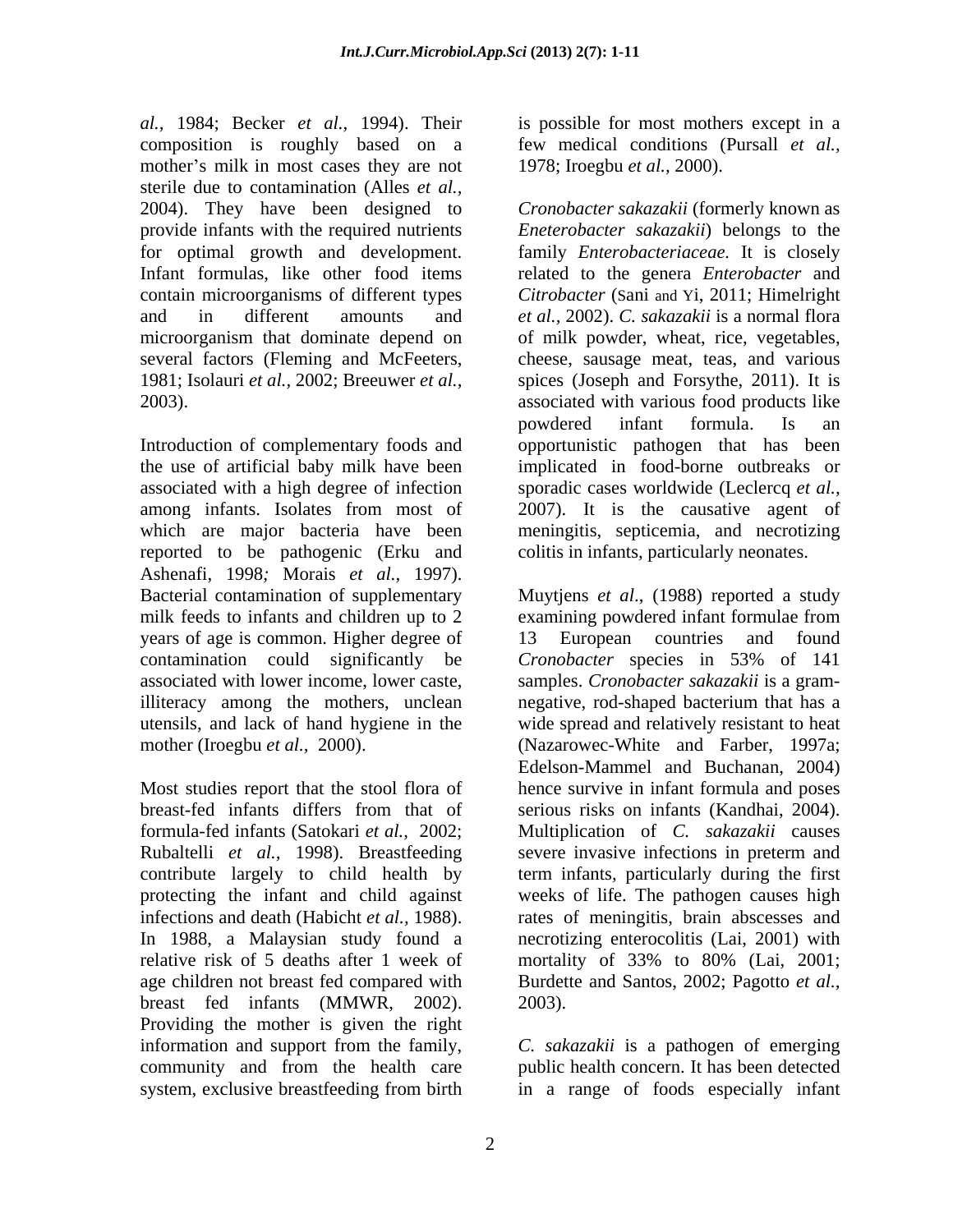formula. Infants requiring formula feeding are at high risk for developing lifethreatening *C. sakazakii* infections, which aseptically inoculated onto violet red bile are associated with significantly high glucose (VRBG) agar (Oxoid). The plates morbidity and mortality rates. In southern Nigeria, there is no report on the with purple colour were picked and sub occurrence of the pathogen in the powder cultured onto tripticase soy Agar (TSA). infant formula hence the aim of this study. The objectives of this study were to in an incubator. The tests were conducted determine the level of bacterial in triplicates. For each of the brands contamination and antibiotic resistance of positive for *C. sakazakii* we selected an the associated *C. sakazakii* in common average of 10 isolates for the possibility of infant formula products in Ekiti Sate, detecting clones. The cultural and Nigeria. biochemical test were performed on the

Five samples each for the ten brands of powdered infant formula were purchased from different supermarkets in Ado-Ekiti, Nigeria. None of the products was seal pampered nor expired. And all the products were certified by the National a wavelength of 625 nm. The Agency for Food and Drug Administration diffusion method was used Agency for Food and Drug Administration diffusion method was used for

samples was opened in a sterile used to determine the aerobic bacterial  $\alpha$  acid (30 $\mu$ g), of loxacin (30 $\mu$ g), loads in the samples. The FDA (2002) amoxicillin/clavulanate (30µg) and method was used for the isolation of *C*. tetracycline (30µg). *sakazakii*. The sample was first pre enrichment by dispensing 10 g of each powder was aseptically into a 50 ml of Study population sterile distilled water in a conical flask. Ten-fold serial dilution of the solution was made This was incubated at  $36^{\circ}$ C for 24 h. and July 2009. At the onset of the study Ten milliliter of the diluted solution was the intent of the study was disclosed to the

**Materials and Methods** according to Holt *et al.*, (1994). and incubated at 36°C for 24 h. After oC for 24 h. After incubation a loop full of the culture was were incubated for 24 h at 36<sup>o</sup>C. Colonies <sup>o</sup>C. Colonies The plates were incubated at 25<sup>o</sup>C for 72 h  $\rm ^{o}C$  for 72 h isolates and the results interpreted

### **Source of samples Source of samples Determination of Antibiotic Determination of Antibiotic Susceptibility of** *C. sakazakii*

and Control (NAFDAC). susceptibility testing as described by **Determination of total aerobic bacterial** (CLSI) (2008). The isolates were tested **count and isolation of** *C. sakazakii* against eight commercial antibiotics. The Each of the powdered infant formula (Abtek Biologicals Limited) and their environment and the methods of Fawole  $(25\mu g)$ , gentamicin  $(10\mu g)$ , cotrimoxazole and Oso  $(2001)$  and Banwart  $(1994)$  were  $(25\mu g)$ , nitrofurantoin  $(30\mu g)$ , nalidixic The isolates were standardized by growing at 37°C in Mueller-Hinton broth (Oxoid) for 16-18 h and adjusted to an optical density of 0.1 (0.5 McFarland Standard) at a wavelength of 625 nm. The disc diffusion method was used for Clinical and Laboratory Standard Institute commercially prepared antibiotic disks concentrations are as follows: amoxicillin acid  $(30\mu g)$ , ofloxacin  $(30\mu g)$ , amoxicillin/clavulanate (30µg) and tetracycline  $(30\mu g)$ .

### **Subjects and Questionnaire Study population**

added into 90 ml Enrichment Broth (EEB) subjects (the nursing mothers). AThis study was conducted between May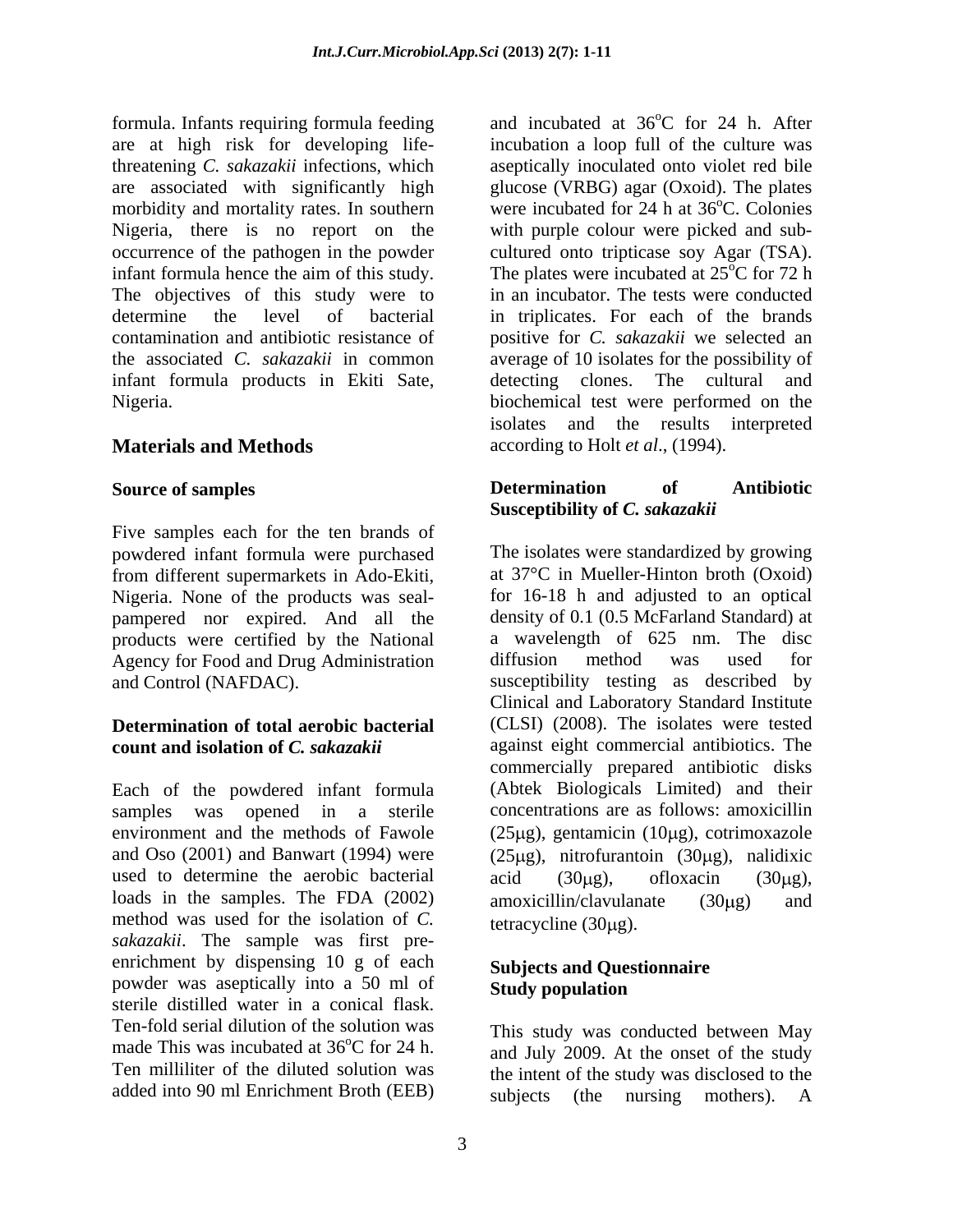structured questionnaire interview was respectively. Amoxicillin/ clavulanate was used to collect data from consented most effective against the isolates while mothers who gave a verbal consent and introfurantion recorded the least signified their intention to participate in effectiveness. the study. The questionnaire used in the interview was evaluated, reviewed **Table.1** Total bacterial count of screened carefully and then pre-tested on 20 respondents. The questionnaire consisted of two parts. The first focused on socio demographic characteristics of **a l load** respondents in terms of academic  $|ISM|$   $3.301 \pm 0.128$ qualifications and occupation. The second involved issues with infant formula and breast feeding pattern.

Two hundred and fifteen questionnaires were distributed to the consented nursing mothers at Ado-Ekiti and Ilawe-Ekiti, representing urban and rural areas respectively. The questionnaires were administered and data were collated. Only two hundred and four questionnaires were<br>Data are the mean±SEM of triplicate returned out of the total distributed.

## **Result and Discussion**

Table 1 shows the result of the total *C. sakazakii* isolated from infant formula aerobic bacterial counts in the 10 brands of infant formula screened. None of the powders were sterile. The total aerobic bacterial counts ranged from  $1.1x10^2$  to in brand CWG whiles the highest was recorded in DNN. Out of ten brands of (4/5), JGO (3/5), PKK (2/5), and CWB

pattern of *C. sakazakii* shows that the isolates had highest resistance to tetracycline (99.93%) followed by Table 3 shows the distribution of nitrofurantoin (96.97%). Out of the total isolates tested  $42.43\%$ ,  $51.51\%$  and  $\overline{e}$  education and occupation It is clearly 52.51% were resistant to amoxicillin/ shown that 83.33% of the respondents clavulanate, gentamicin and ofloxacin

nitrofurantoin recorded the least effectiveness.

infant formula  $(Log<sub>10</sub>cfu/g)$ 

| Samples*   | <b>Total bacterial</b> |
|------------|------------------------|
|            | load                   |
|            | $3.301 \pm 0.128$      |
| <b>DNN</b> | $3.903 \pm 0.913$      |
|            | $3.806 \pm 0.108$      |
| <b>PKK</b> | $2.079 \pm 0.317$      |
| <b>NNN</b> | $3.556 \pm 0.428$      |
| <b>NTD</b> | $3.716 \pm 0.253$      |
| <b>CWB</b> | $2.041 \pm 0.025$      |
| FRG        | $3.301 \pm 0.136$      |
| <b>SML</b> | $3.556 \pm 0.083$      |
| <b>CWB</b> | $3.602 \pm 0.461$      |

Data are the mean±SEM of triplicate determinations; These are represented and not the real names of the products

**Table.2** Antibiotic susceptibility pattern of

| diate<br>  ible<br>l nce<br>CS -<br>AMX<br>143<br>$\overline{\text{TET}}$<br><b>GEN</b><br>160<br><b>NIT</b><br>OFL<br>155<br><b>NAL</b><br>AMOX/C<br>10<br>LAV<br>As shown in Table 2, the susceptibility | infant formula screened. None of the                            | <b>Antibioti</b>   Suscept   Interme   Resista |  |      |
|------------------------------------------------------------------------------------------------------------------------------------------------------------------------------------------------------------|-----------------------------------------------------------------|------------------------------------------------|--|------|
|                                                                                                                                                                                                            | powders were sterile. The total aerobic                         |                                                |  |      |
|                                                                                                                                                                                                            | bacterial counts ranged from $1.1x102$ to                       |                                                |  |      |
|                                                                                                                                                                                                            | $8.0 \times 10^3$ cfu/g. The least counts occurred              |                                                |  |      |
|                                                                                                                                                                                                            | in brand CWG whiles the highest was                             |                                                |  |      |
|                                                                                                                                                                                                            | recorded in DNN. Out of ten brands of                           |                                                |  |      |
|                                                                                                                                                                                                            | infant formula examined only four [ISM                          |                                                |  |      |
|                                                                                                                                                                                                            | (4/5), JGO (3/5), PKK (2/5), and CWB                            |                                                |  |      |
|                                                                                                                                                                                                            | (3/5)] were positive for the <i>C. sakazakii</i> .              |                                                |  | -144 |
|                                                                                                                                                                                                            |                                                                 |                                                |  |      |
|                                                                                                                                                                                                            | $\mathbf{r}$ actions of $\mathcal{C}$ extra-gli: shows that the | $\overline{COT}$                               |  |      |

respondents based on their level of education and occupation. It is clearly shown that 83.33% of the respondents have at least secondary education while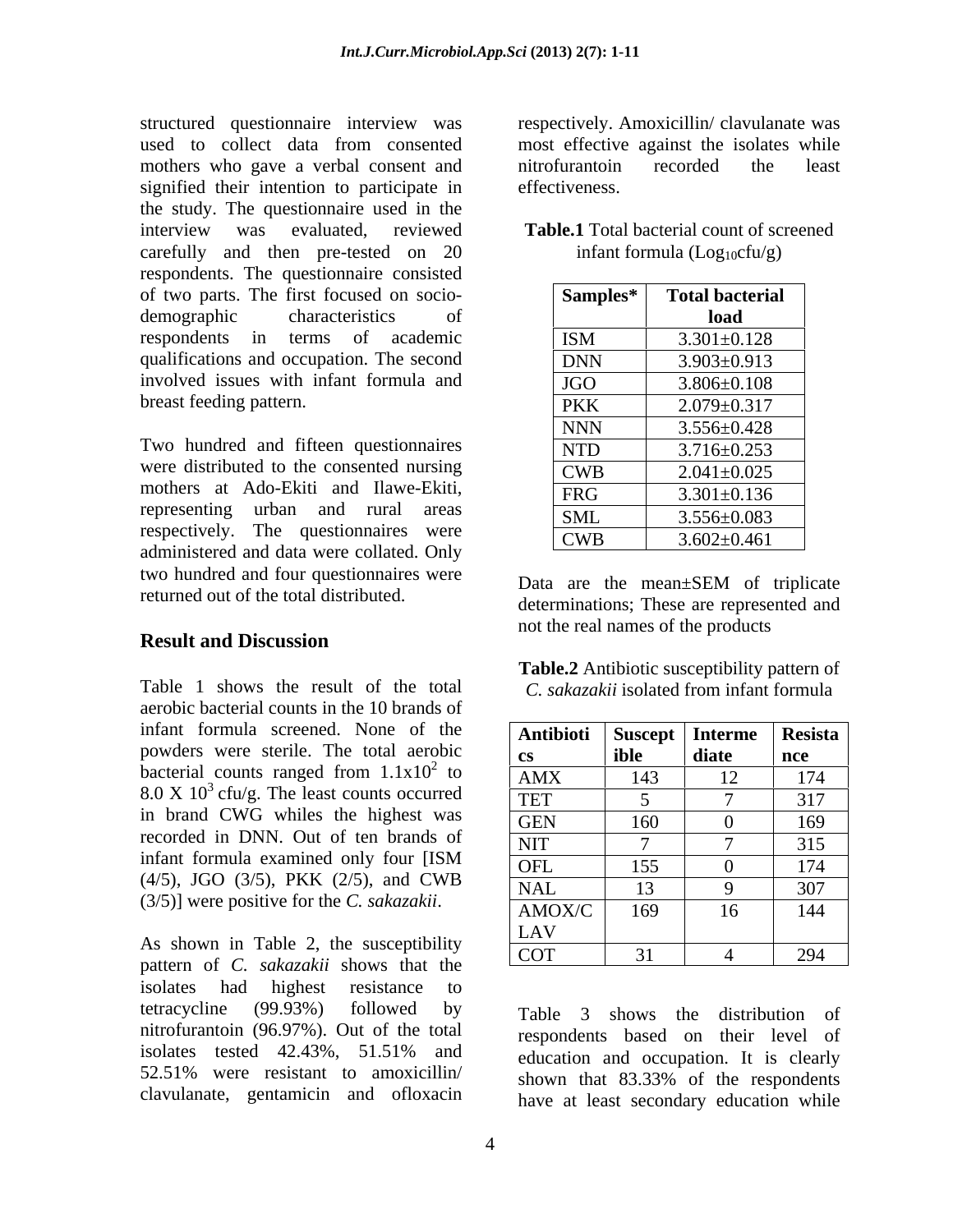only 16.67% of the respondents had primary school education only. It also shows the distribution of respondents by were not sterile. This supports the report occupation. Most of the respondents of Chap *et al*., (2009) which detected (65.69%) were either self employed or unemployed while 34.31% were *Enterobacteriaceae* in infant formula. government workers.

Table 4 shows the level of infant formula much higher than the microbiological feeding among nursing mothers specification for powdered infant formula participated in the study. A greater part of the respondents (82.35%) fed infant formula to their babies while about *sakazakii* in this study was higher than the 17.65% does not. Out of the 168 (82.35%) previous studies by Muytjens *et al*., (1988) respondents that feed infant formula to that found C. sakazakii in 14.8% of 141 their babies a total of 41(24.40) were samples analysed. Nazarowec-White and public servants while 71(42.26%) were Farber (1997a), reported 6.7% of 120 trader. Respondent gave different reasons samples, Leuschner *et al.,* (2004), in for bottle feeding. 13.8% of 58 samples, while Seo and

Table 5 shows the type of infant formula, samples in 50 infant formulas evaluated. factors affecting their choices and effect The result of this study was lower than on babies' health. Brand NNN enjoys that of Aigbekaen and Oshoma (2010) that widest acceptance among mothers detected the pathogen in all the brands followed by FRG with 45.10% and 14.71% respectively. Mother gave to the dry mixing or other methods of different reasons for choosing infant processing for the current samples (Gutler formula for their babies. A total of 26 *et al.*, 2005). Nazarowec-White and Farber mothers reported their babies showed (1997b), indicated that the absence of different signs of infections after been fed pasteurization after mixing ingredient may with infant formula. A total of 176 result in a high level of contamination in (86.27%) mothers responded that they use dry mixed infant formulas. Four out of ten to feed their babies with chocolate drink or infant formulas screened for *C. sakazakii* adult milk before the age of 12 months.

Ten different types of infant formulas were examined for their microbial quality and the presence of *C. sakazakii*. The total bacterial counts ranged from  $1.1x10^2$  to  $(93.93\%)$ , followed by nitrofurantoin  $8.0 \times 10^3$  cfu/g in brands CWG and DNN (96.97%). The resistant pattern of the respectively as shown in Table 1 Thus pathogen was 42.42%, 51.51% and respectively as shown in Table 1. Thus, pathogen was 42.42%, 51.51% and this supposed that infant formula could 51.51% to amoxicillin/clavulanate. this suggests that infant formula could support the growth of bacterial pathogen<br>despite their low water activity  $\frac{11,13,19,34}{11,13,19,34}$  Amoxicillin/clavulanate was most despite their low water activity<sup>11,13,19,34</sup> hence could be a good vehicle for the

transmission of pathogens. The results of this study also indicated that the products different species of family *Enterobacteriaceae* in infant formula.

However, the aerobic bacterial load was (NZFSA, 2009; Oonaka *et al.,* 2010). The contamination of infant formula with *C.*  that found *C. sakazakii* in 14.8% of 141 Farber (1997a), reported 6.7% of 120 Brackett (2005), did not find any positive screened. This contamination could be due were culture-positive.

2 to (93.93%), followed by nitrofurantoin  $3 \text{ cfu/g}$  in brands CWG and DNN  $(96.97\%)$ . The resistant pattern of the Amoxicillin/clavulanate As shown in Table 2; the highest resistance of *C. sakazakii* to tested antibiotics was notice against tetracycline (96.97%). The resistant pattern of the pathogen was 42.42%, 51.51% and 51.51% to amoxicillin/clavulanate, gentamicin and ofloxacin respectively. Amoxicillin/clavulanate was most effective against the isolates while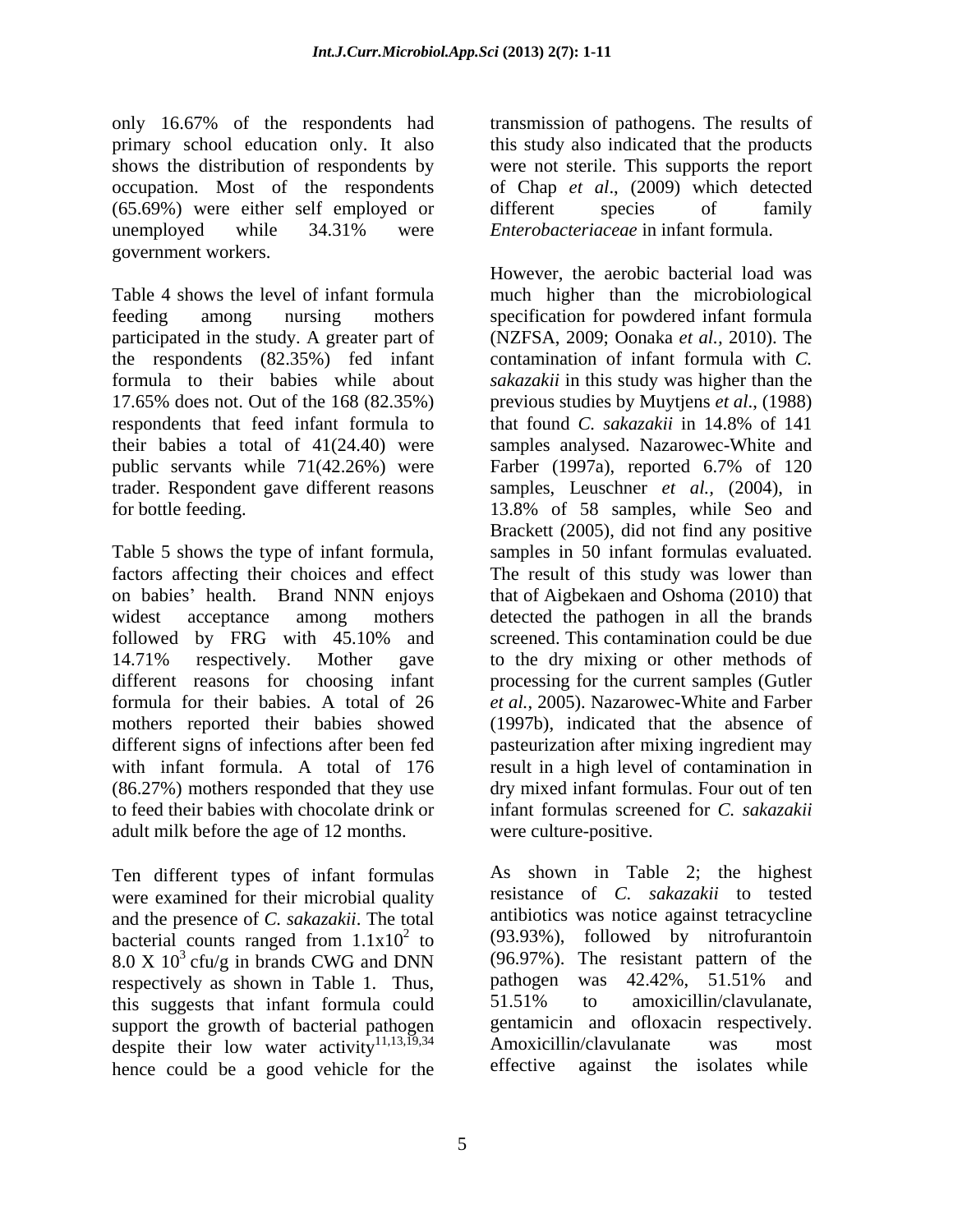| <b>Items</b> |                        |                   |              | <b>Infant formula</b>  |
|--------------|------------------------|-------------------|--------------|------------------------|
|              | Level of education     | <b>Response n</b> | EBFn $(\% )$ | feeding (with or       |
|              |                        | (%)               |              | without                |
|              |                        |                   |              | breastfeeding) $n$ (%) |
|              | Primary school         | 34(16.67)         | 14 (3889)    | 20(11.90)              |
|              | Secondary school       | 95(46.57)         | 13(36.11)    | 82(48.81)              |
|              | Polytechnic/university | 30(14.71)         | 3(8.33)      | 27(16.07)              |
|              | College of education   | 125(61.27)        | 4(11.11)     | 121(72.02)             |
|              | Others                 | 20(9.80)          | 2(5.56)      | 18(10.71)              |
|              | <b>Total</b>           | 204               | 36(17.65)    | 168(82.35)             |
| Occupation   |                        |                   |              |                        |
|              | Public servant         | 43(21.08)         | 2(5.56)      | 41(24.40)              |
|              | Trader                 | 90(44.12)         | 19(52.78)    | 71(42.26)              |
|              | Farmer                 | 5(2.45)           | 4(11.11)     | 1(0.6)                 |
|              | Full housewife         | 20(9.80)          | 6(16.67)     | 14(8.33)               |
|              | Food seller            | 6(2.94)           | 2(5.56)      | 4(2.38)                |
|              | Teacher                | 25(12.25)         | 1(2.78)      | 24(14.29)              |
|              | Unemployed             | 15(7.35)          | 2(5.56)      | 13(7.74)               |
|              | <b>Total</b>           | 204               | 36(17.65)    | 168(82.35)             |

| <b>Table.3</b> Level of education and occupation of the respondents (nursing mothers) |  |
|---------------------------------------------------------------------------------------|--|
|---------------------------------------------------------------------------------------|--|

EBF: Exclusive breast feeding

| <b>Table.4 Level</b><br>s participated in the study<br>g nursing mother:<br>a quula teedh<br>$\sim$ <sup>41</sup> ng amo <sub>tte</sub><br>$\gamma$ t infant .<br>tormul<br>$\ldots$ ULICINT |  |
|----------------------------------------------------------------------------------------------------------------------------------------------------------------------------------------------|--|
|                                                                                                                                                                                              |  |

| <b>Items</b> |                                           | <b>Response</b> | Percentage |
|--------------|-------------------------------------------|-----------------|------------|
|              | Do you feed infant formula to your child? |                 |            |
|              | Yes                                       | 168             | 82.35      |
|              | N <sub>o</sub>                            | 36              | 17.65      |
|              | <b>Total</b>                              | 204             |            |
| If yes, why? |                                           |                 |            |
|              | As supplements to breast milk             | 86              | 51.19      |
|              | Good for baby                             | 18              | 10.71      |
|              | Due to the nature of my job               | 32              | 19.04      |
|              | Weaning                                   | 24              | 14.28      |
|              | On advice                                 |                 | 1.19       |
|              | Baby refusal of breast milk               |                 | 1.19       |
|              | Medical advice                            |                 | 1.19       |
|              | Sickness of mother                        |                 |            |
|              | Total                                     | 168             |            |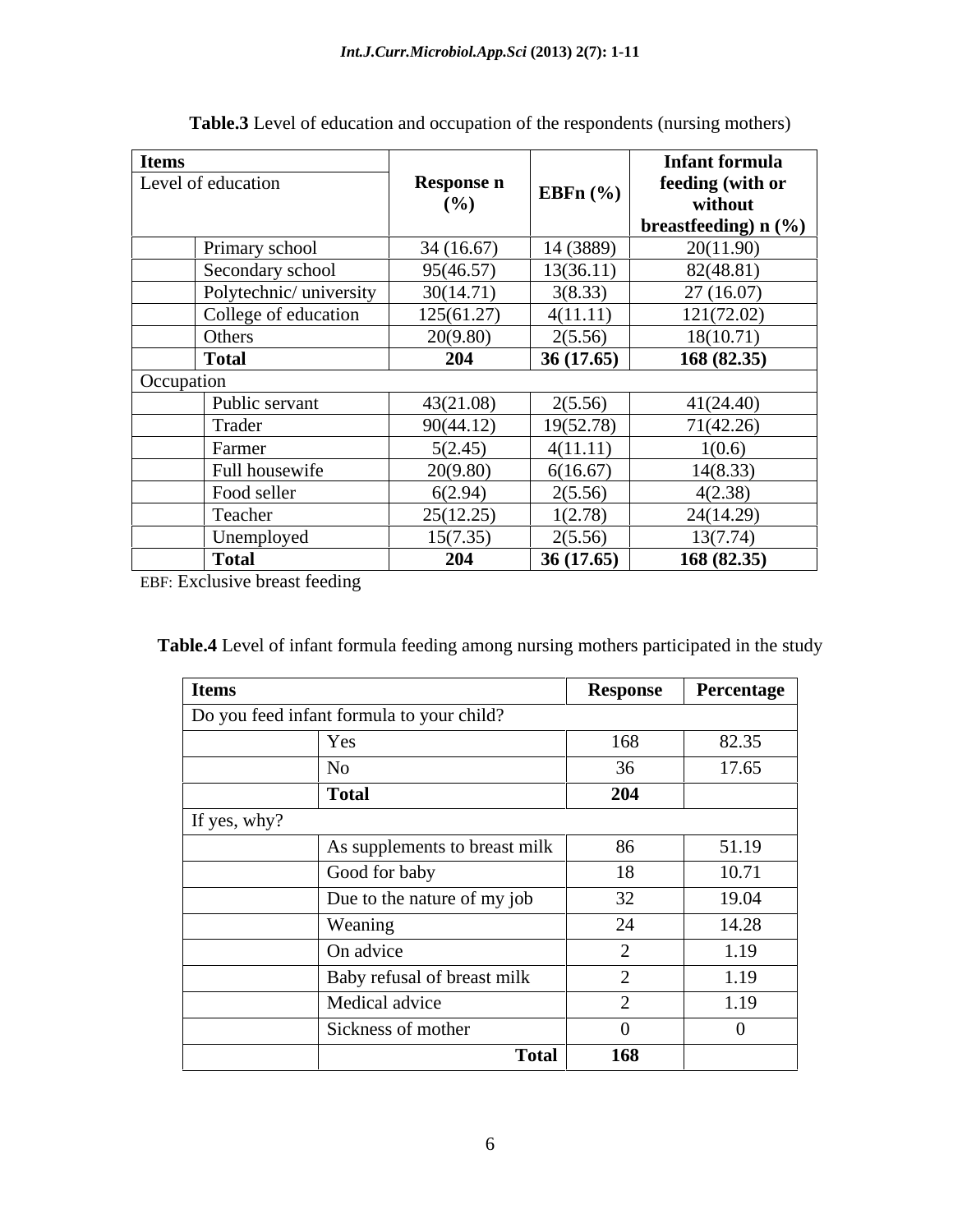| <b>Items</b> |                                                                                         | Response        | Percentage     |
|--------------|-----------------------------------------------------------------------------------------|-----------------|----------------|
|              | What type/brand of infant formula do you give to your child(ren)?                       |                 |                |
|              | <b>NNN</b>                                                                              | 74              | 44.04          |
|              | NTD                                                                                     | 15              | 8.93           |
|              | <b>SML</b>                                                                              | 16              | 9.52           |
|              | FRG                                                                                     | 32              | 19.05          |
|              | <b>ISM</b>                                                                              | $\bigcap$       | 1.19           |
|              | $\vert$ JGO                                                                             | $\sim$ $-$      | $\overline{0}$ |
|              | <b>CWB</b>                                                                              | -11             | 6.55           |
|              | <b>DNN</b>                                                                              |                 | $0.6\,$        |
|              | PKK                                                                                     | 13              | 7.74           |
|              | <b>CWG</b>                                                                              |                 |                |
|              | Others                                                                                  |                 | 3.57           |
|              | <b>Total</b>                                                                            | 168             |                |
|              | What is the basis for infant formula selection?                                         |                 |                |
|              | Composition                                                                             | -11             | 6.55           |
|              | Price                                                                                   |                 | 4.76           |
|              | Advice from friends                                                                     | 15              | 8.93           |
|              | Medical advice                                                                          | 25              | 14.88          |
|              | Previous experience                                                                     | 21              | 12.50          |
|              | No answer                                                                               | 88              | 52.38          |
|              | <b>Total</b>                                                                            | 168             |                |
|              | Do you notice any negative effect on your baby's health after using infant formula?     |                 |                |
|              | Yes                                                                                     | -39             | 23.21          |
|              | No                                                                                      | 129             | 76.79          |
|              | <b>Total</b>                                                                            | 168             |                |
|              |                                                                                         |                 |                |
|              | If yes, what effect?                                                                    |                 |                |
|              | Vomiting                                                                                | $\overline{4}$  | 10.26          |
|              | Passing of stool                                                                        | 29              | 74.36          |
|              | Sickness                                                                                |                 | 10.26          |
|              | Others                                                                                  | $\gamma$        | 5.13           |
|              | <b>Total</b>                                                                            | 39              |                |
|              | Do you feed your babies with chocolate drink or adult milk before the age of 12 months? |                 |                |
|              | Yes                                                                                     | 172             | 84.31          |
|              | No                                                                                      | 32 <sup>°</sup> | 15.67          |
|              | <b>Total</b>                                                                            | 204             |                |
|              | If yes, which type?                                                                     |                 |                |
|              | Adult milk                                                                              | 28              | 16.28          |
|              | BRVT                                                                                    | 118             | 68.60          |
|              | <b>MILL</b>                                                                             | 12              | 6.98           |
|              | <b>VITL</b>                                                                             | $\mathbf{R}$    | 4.65           |
|              | Other                                                                                   | 10              | 5.81           |
|              | No response                                                                             | $\overline{4}$  | 2.33           |
|              | <b>Total</b>                                                                            | 172             |                |

# **Table.5** Type of infant formula, factors affecting their choices and effect on babies health

The names of the products given here are not their real names but representatives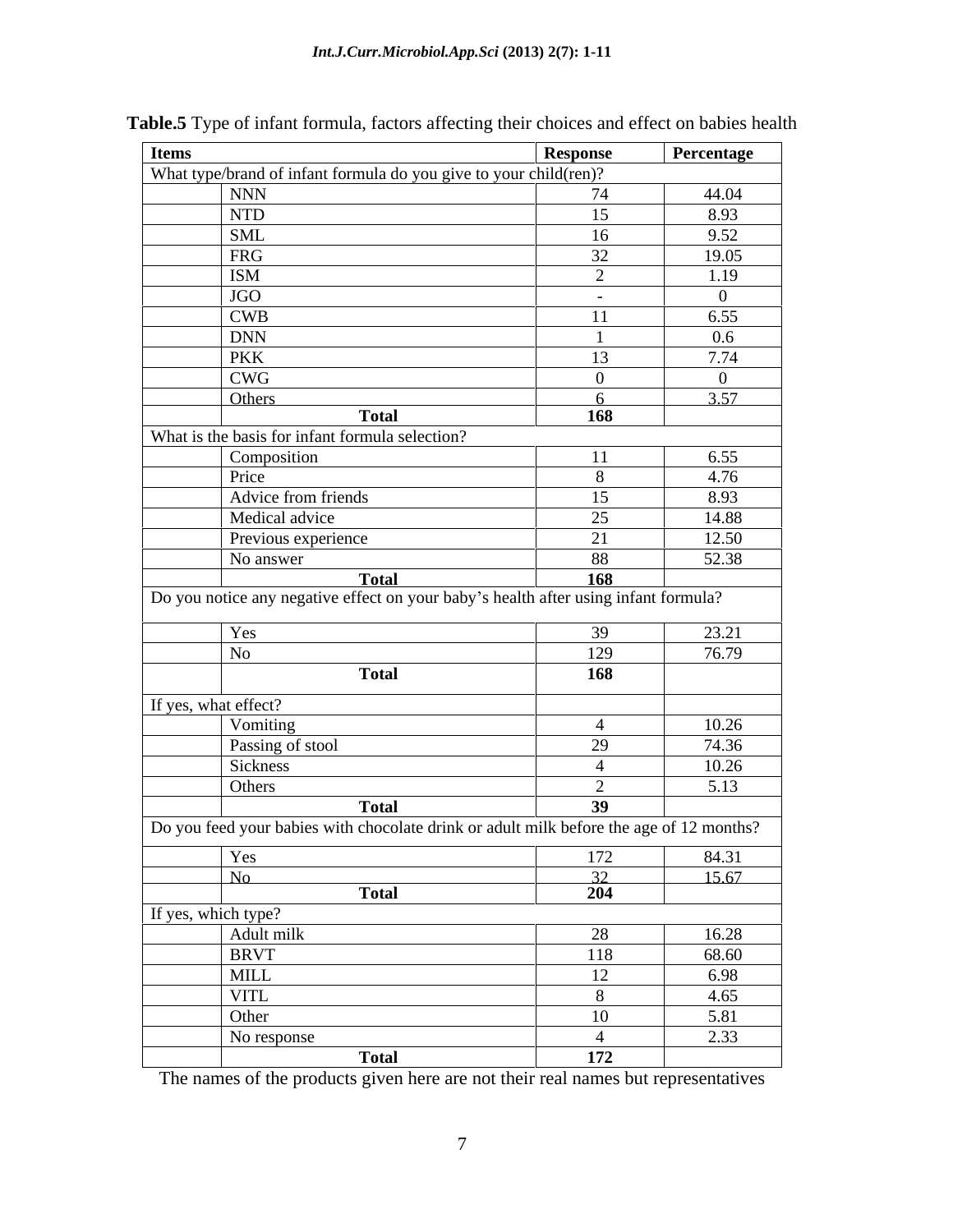| At what age do you think breast feeding should stop?<br>Below 9 months<br>6.86<br>14<br>$9-10$ months<br>1.96<br>$\overline{4}$<br>106<br>51.96<br>11-12months<br>21.57<br>$13-14$ months<br>44<br>3.92<br>$15-16$ months<br>8<br>0.98<br>$17-18$ months<br>2<br>19-20 months<br>$\overline{0}$<br>$\overline{0}$<br>2.94<br>$21-22$ months<br>6<br>5.88<br>$23-24$ months<br>12<br>25 months and above<br>$\Omega$<br>$\overline{0}$<br>3.92<br>8<br>No response<br>204<br><b>Total</b><br>What is the basis for infant formula selection?<br>12<br>5.88<br>Composition<br>8<br>3.92<br>Price<br>Advice from friends<br>7.84<br>16<br>13.73<br>28<br>Medical advice<br>11.76<br>24<br>Previous experience<br>56.86<br>116<br>No answer<br><b>Total</b><br>204<br>At what age do you think infant formula should begin if at all?<br>2.94<br>1 months<br>6<br>7.84<br>16<br>2 months<br>11.76<br>24<br>3 months<br>38.22<br>78<br>4 months<br>5.88<br>12<br>5 months<br>21.57<br>44<br>6 months<br>12<br>5.88<br>7 months<br>8 months<br>$\overline{0}$<br>$\overline{0}$<br>1.96<br>9 months<br>$\overline{4}$<br>2<br>0.98<br>I do not know<br>12<br>2.94<br>No response<br>204<br>Total<br>Factors influencing type of supplementary food fed<br>Price<br>28<br>13.72<br>Availability<br>8.82<br>18<br>Cultural<br>20<br>9.80<br>5.10<br>10<br>Quality<br>Suitability for baby<br>72<br>45.08<br>7.84<br>16<br>Others<br>3.92<br>No response<br>8<br><b>Total</b><br>204 | <b>Items</b> | Response Percentage |
|-----------------------------------------------------------------------------------------------------------------------------------------------------------------------------------------------------------------------------------------------------------------------------------------------------------------------------------------------------------------------------------------------------------------------------------------------------------------------------------------------------------------------------------------------------------------------------------------------------------------------------------------------------------------------------------------------------------------------------------------------------------------------------------------------------------------------------------------------------------------------------------------------------------------------------------------------------------------------------------------------------------------------------------------------------------------------------------------------------------------------------------------------------------------------------------------------------------------------------------------------------------------------------------------------------------------------------------------------------------------------------------------------------------------------------------------------------------------------------|--------------|---------------------|
|                                                                                                                                                                                                                                                                                                                                                                                                                                                                                                                                                                                                                                                                                                                                                                                                                                                                                                                                                                                                                                                                                                                                                                                                                                                                                                                                                                                                                                                                             |              |                     |
|                                                                                                                                                                                                                                                                                                                                                                                                                                                                                                                                                                                                                                                                                                                                                                                                                                                                                                                                                                                                                                                                                                                                                                                                                                                                                                                                                                                                                                                                             |              |                     |
|                                                                                                                                                                                                                                                                                                                                                                                                                                                                                                                                                                                                                                                                                                                                                                                                                                                                                                                                                                                                                                                                                                                                                                                                                                                                                                                                                                                                                                                                             |              |                     |
|                                                                                                                                                                                                                                                                                                                                                                                                                                                                                                                                                                                                                                                                                                                                                                                                                                                                                                                                                                                                                                                                                                                                                                                                                                                                                                                                                                                                                                                                             |              |                     |
|                                                                                                                                                                                                                                                                                                                                                                                                                                                                                                                                                                                                                                                                                                                                                                                                                                                                                                                                                                                                                                                                                                                                                                                                                                                                                                                                                                                                                                                                             |              |                     |
|                                                                                                                                                                                                                                                                                                                                                                                                                                                                                                                                                                                                                                                                                                                                                                                                                                                                                                                                                                                                                                                                                                                                                                                                                                                                                                                                                                                                                                                                             |              |                     |
|                                                                                                                                                                                                                                                                                                                                                                                                                                                                                                                                                                                                                                                                                                                                                                                                                                                                                                                                                                                                                                                                                                                                                                                                                                                                                                                                                                                                                                                                             |              |                     |
|                                                                                                                                                                                                                                                                                                                                                                                                                                                                                                                                                                                                                                                                                                                                                                                                                                                                                                                                                                                                                                                                                                                                                                                                                                                                                                                                                                                                                                                                             |              |                     |
|                                                                                                                                                                                                                                                                                                                                                                                                                                                                                                                                                                                                                                                                                                                                                                                                                                                                                                                                                                                                                                                                                                                                                                                                                                                                                                                                                                                                                                                                             |              |                     |
|                                                                                                                                                                                                                                                                                                                                                                                                                                                                                                                                                                                                                                                                                                                                                                                                                                                                                                                                                                                                                                                                                                                                                                                                                                                                                                                                                                                                                                                                             |              |                     |
|                                                                                                                                                                                                                                                                                                                                                                                                                                                                                                                                                                                                                                                                                                                                                                                                                                                                                                                                                                                                                                                                                                                                                                                                                                                                                                                                                                                                                                                                             |              |                     |
|                                                                                                                                                                                                                                                                                                                                                                                                                                                                                                                                                                                                                                                                                                                                                                                                                                                                                                                                                                                                                                                                                                                                                                                                                                                                                                                                                                                                                                                                             |              |                     |
|                                                                                                                                                                                                                                                                                                                                                                                                                                                                                                                                                                                                                                                                                                                                                                                                                                                                                                                                                                                                                                                                                                                                                                                                                                                                                                                                                                                                                                                                             |              |                     |
|                                                                                                                                                                                                                                                                                                                                                                                                                                                                                                                                                                                                                                                                                                                                                                                                                                                                                                                                                                                                                                                                                                                                                                                                                                                                                                                                                                                                                                                                             |              |                     |
|                                                                                                                                                                                                                                                                                                                                                                                                                                                                                                                                                                                                                                                                                                                                                                                                                                                                                                                                                                                                                                                                                                                                                                                                                                                                                                                                                                                                                                                                             |              |                     |
|                                                                                                                                                                                                                                                                                                                                                                                                                                                                                                                                                                                                                                                                                                                                                                                                                                                                                                                                                                                                                                                                                                                                                                                                                                                                                                                                                                                                                                                                             |              |                     |
|                                                                                                                                                                                                                                                                                                                                                                                                                                                                                                                                                                                                                                                                                                                                                                                                                                                                                                                                                                                                                                                                                                                                                                                                                                                                                                                                                                                                                                                                             |              |                     |
|                                                                                                                                                                                                                                                                                                                                                                                                                                                                                                                                                                                                                                                                                                                                                                                                                                                                                                                                                                                                                                                                                                                                                                                                                                                                                                                                                                                                                                                                             |              |                     |
|                                                                                                                                                                                                                                                                                                                                                                                                                                                                                                                                                                                                                                                                                                                                                                                                                                                                                                                                                                                                                                                                                                                                                                                                                                                                                                                                                                                                                                                                             |              |                     |
|                                                                                                                                                                                                                                                                                                                                                                                                                                                                                                                                                                                                                                                                                                                                                                                                                                                                                                                                                                                                                                                                                                                                                                                                                                                                                                                                                                                                                                                                             |              |                     |
|                                                                                                                                                                                                                                                                                                                                                                                                                                                                                                                                                                                                                                                                                                                                                                                                                                                                                                                                                                                                                                                                                                                                                                                                                                                                                                                                                                                                                                                                             |              |                     |
|                                                                                                                                                                                                                                                                                                                                                                                                                                                                                                                                                                                                                                                                                                                                                                                                                                                                                                                                                                                                                                                                                                                                                                                                                                                                                                                                                                                                                                                                             |              |                     |
|                                                                                                                                                                                                                                                                                                                                                                                                                                                                                                                                                                                                                                                                                                                                                                                                                                                                                                                                                                                                                                                                                                                                                                                                                                                                                                                                                                                                                                                                             |              |                     |
|                                                                                                                                                                                                                                                                                                                                                                                                                                                                                                                                                                                                                                                                                                                                                                                                                                                                                                                                                                                                                                                                                                                                                                                                                                                                                                                                                                                                                                                                             |              |                     |
|                                                                                                                                                                                                                                                                                                                                                                                                                                                                                                                                                                                                                                                                                                                                                                                                                                                                                                                                                                                                                                                                                                                                                                                                                                                                                                                                                                                                                                                                             |              |                     |
|                                                                                                                                                                                                                                                                                                                                                                                                                                                                                                                                                                                                                                                                                                                                                                                                                                                                                                                                                                                                                                                                                                                                                                                                                                                                                                                                                                                                                                                                             |              |                     |
|                                                                                                                                                                                                                                                                                                                                                                                                                                                                                                                                                                                                                                                                                                                                                                                                                                                                                                                                                                                                                                                                                                                                                                                                                                                                                                                                                                                                                                                                             |              |                     |
|                                                                                                                                                                                                                                                                                                                                                                                                                                                                                                                                                                                                                                                                                                                                                                                                                                                                                                                                                                                                                                                                                                                                                                                                                                                                                                                                                                                                                                                                             |              |                     |
|                                                                                                                                                                                                                                                                                                                                                                                                                                                                                                                                                                                                                                                                                                                                                                                                                                                                                                                                                                                                                                                                                                                                                                                                                                                                                                                                                                                                                                                                             |              |                     |
|                                                                                                                                                                                                                                                                                                                                                                                                                                                                                                                                                                                                                                                                                                                                                                                                                                                                                                                                                                                                                                                                                                                                                                                                                                                                                                                                                                                                                                                                             |              |                     |
|                                                                                                                                                                                                                                                                                                                                                                                                                                                                                                                                                                                                                                                                                                                                                                                                                                                                                                                                                                                                                                                                                                                                                                                                                                                                                                                                                                                                                                                                             |              |                     |
|                                                                                                                                                                                                                                                                                                                                                                                                                                                                                                                                                                                                                                                                                                                                                                                                                                                                                                                                                                                                                                                                                                                                                                                                                                                                                                                                                                                                                                                                             |              |                     |
|                                                                                                                                                                                                                                                                                                                                                                                                                                                                                                                                                                                                                                                                                                                                                                                                                                                                                                                                                                                                                                                                                                                                                                                                                                                                                                                                                                                                                                                                             |              |                     |
|                                                                                                                                                                                                                                                                                                                                                                                                                                                                                                                                                                                                                                                                                                                                                                                                                                                                                                                                                                                                                                                                                                                                                                                                                                                                                                                                                                                                                                                                             |              |                     |
|                                                                                                                                                                                                                                                                                                                                                                                                                                                                                                                                                                                                                                                                                                                                                                                                                                                                                                                                                                                                                                                                                                                                                                                                                                                                                                                                                                                                                                                                             |              |                     |
|                                                                                                                                                                                                                                                                                                                                                                                                                                                                                                                                                                                                                                                                                                                                                                                                                                                                                                                                                                                                                                                                                                                                                                                                                                                                                                                                                                                                                                                                             |              |                     |
|                                                                                                                                                                                                                                                                                                                                                                                                                                                                                                                                                                                                                                                                                                                                                                                                                                                                                                                                                                                                                                                                                                                                                                                                                                                                                                                                                                                                                                                                             |              |                     |
|                                                                                                                                                                                                                                                                                                                                                                                                                                                                                                                                                                                                                                                                                                                                                                                                                                                                                                                                                                                                                                                                                                                                                                                                                                                                                                                                                                                                                                                                             |              |                     |
|                                                                                                                                                                                                                                                                                                                                                                                                                                                                                                                                                                                                                                                                                                                                                                                                                                                                                                                                                                                                                                                                                                                                                                                                                                                                                                                                                                                                                                                                             |              |                     |
|                                                                                                                                                                                                                                                                                                                                                                                                                                                                                                                                                                                                                                                                                                                                                                                                                                                                                                                                                                                                                                                                                                                                                                                                                                                                                                                                                                                                                                                                             |              |                     |
|                                                                                                                                                                                                                                                                                                                                                                                                                                                                                                                                                                                                                                                                                                                                                                                                                                                                                                                                                                                                                                                                                                                                                                                                                                                                                                                                                                                                                                                                             |              |                     |
|                                                                                                                                                                                                                                                                                                                                                                                                                                                                                                                                                                                                                                                                                                                                                                                                                                                                                                                                                                                                                                                                                                                                                                                                                                                                                                                                                                                                                                                                             |              |                     |
|                                                                                                                                                                                                                                                                                                                                                                                                                                                                                                                                                                                                                                                                                                                                                                                                                                                                                                                                                                                                                                                                                                                                                                                                                                                                                                                                                                                                                                                                             |              |                     |

| Table.6K<br>e of nursing mothers about duration of breastfeeding and<br>$\sim$ MOWIED 22 $\sim$ |  |
|-------------------------------------------------------------------------------------------------|--|
| t of infant formula<br>nommencement c                                                           |  |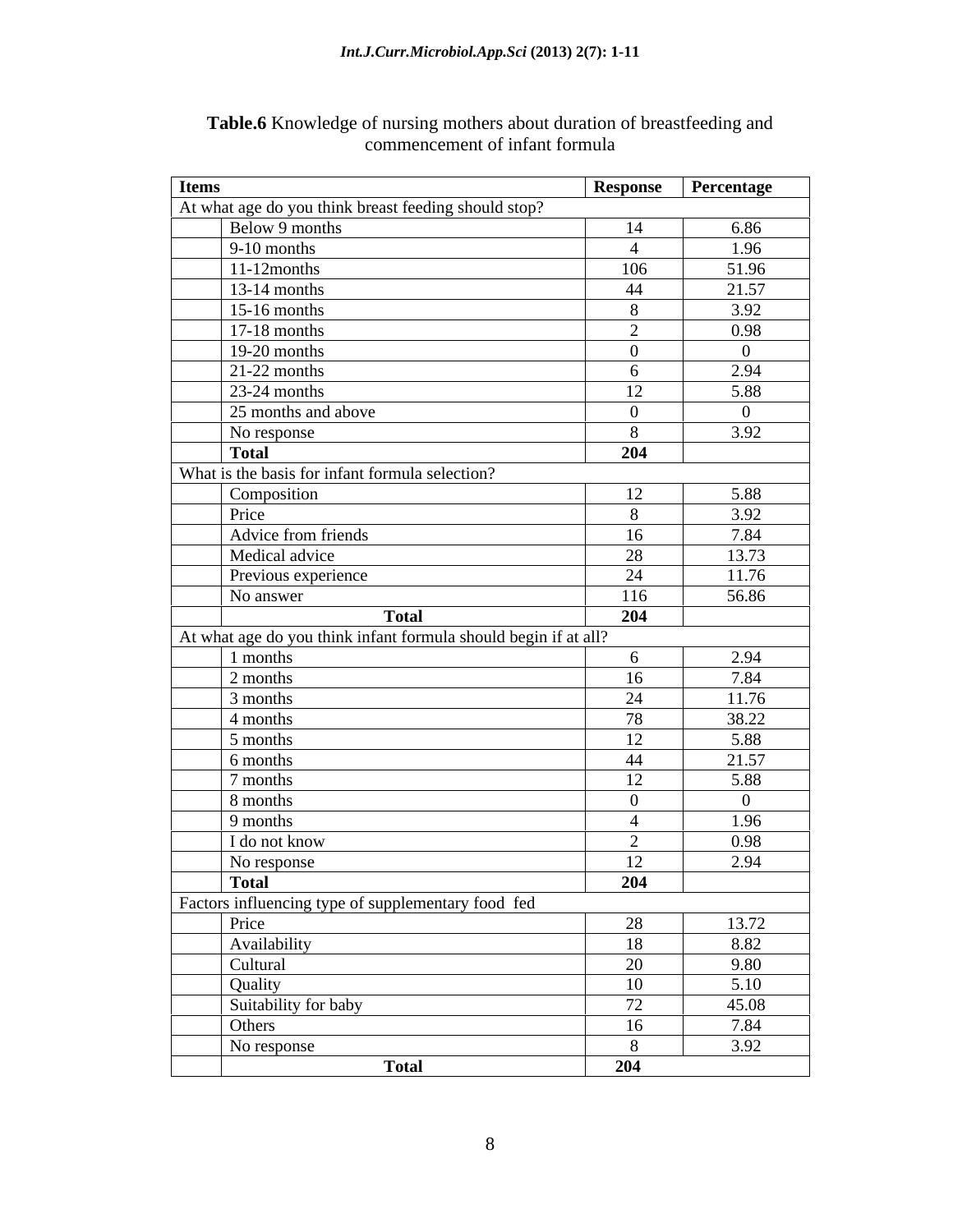nitrofurantoin recorded the least anti- manifested different signs of infections. cronobacter. The resistance of the This may be as a result of infections *C. sakazakii* to first line antibiotics was acquired from the food as noted by higher than other antibiotics. The isolates Cameron and Hofvander (1983) and were moderately susceptible to gentamicin Brown (1989). Poor hygiene commonly and amoxicillin/clavulanate. This supports associated with bottle feeding could also the finding of Lai (2001) who reported be the factor responsible. This has been increasing resistance to *Cronobacter*  identified to lead to increased mortality species to common antibiotics. The rate among infants (Cameron and

Table 3 shows the educational status of the not be directly as a result of formula respondents. It could be suggested from these results that education contributes to the use of infant formula among nursing More than half of the respondents, mothers. Educated mothers fed their 51.96%, as shown in Table 6 planned to babies with formula than the less educated wean their babies between the age of 10 ones. In a similar study in a Nigeria and 12 months. This may be due to some Ojofeitimi (1981) reported that the highest frequency of mothers who introduced infant formula at less than one month was In conclusion, the result of this research among the mothers with formal education. However, this finding is against the report of Pursall *et al.,* (1978) who noted that international acceptable standards and better education encourages breastfeeding. Educated women were quick to introduce their infants to infant formula compared to the less educated ones. The distribution of processing, preparation, handling and respondents by occupation shows that storage of formulas. The rate of bottle most of the respondents (65.69%) were feeding is still high especially among either self employed or unemployed while 34.31% were government workers.

Table.5 shows that majority of the respondents feed their babies with NNN Algoekaen, B. O., and Oshoma, C. E. 2010. brand of infant formula (44%) while 14% **Solution** is a sensor of *Enteropacter sakazakit* from of these respondents fed their babies with FRG brand. The choice of the infant formula could be due to their price and/or nutritionally values, age in the circulation and advertisement. The respondents  $Curront$   $Dedint 14.51.63$ (86.27%) feed their babies with other beverages (chocolate based) before the ages of 12 months. This may be due to the cheap prices and availability of the

Some of the babies fed with infant formula

rate among infants (Cameron and Hofvande, 1983). Infant infections may feeding but due to the contamination of the utensils and water used for the preparation. cultural and personal reasons.

work underscore the fact that most of the infant formula screened did not meet the there is high contamination level of *C. sakazakii* in powdered infant formulas which could be due to methods of educated mothers.

# **References**

- Aigbekaen, B. O., and Oshoma, C. E. 2010. Isolation of *Enterobacter sakazakii* from powdered foods locally consumed in Nigeria. Pak J Nutr. 9 (7): 659-663.
- Alles, M. S., P. A. Scholtens and Bindels, J. G. 2004. Current trends in the composition of infant milk formulas. Current Pediat. 14: 51-63.
- Banwart, G. J., 1994. Basic Food Microbiology. 2<sup>nd</sup> edition, New York; <sup>nd</sup> edition, New York; Van Nostrand Reinhold.
- chocolate drinks. Becker, H., G. Schaller, W. von Wiese and Terplan G. 1994. *Bacillus cereus* in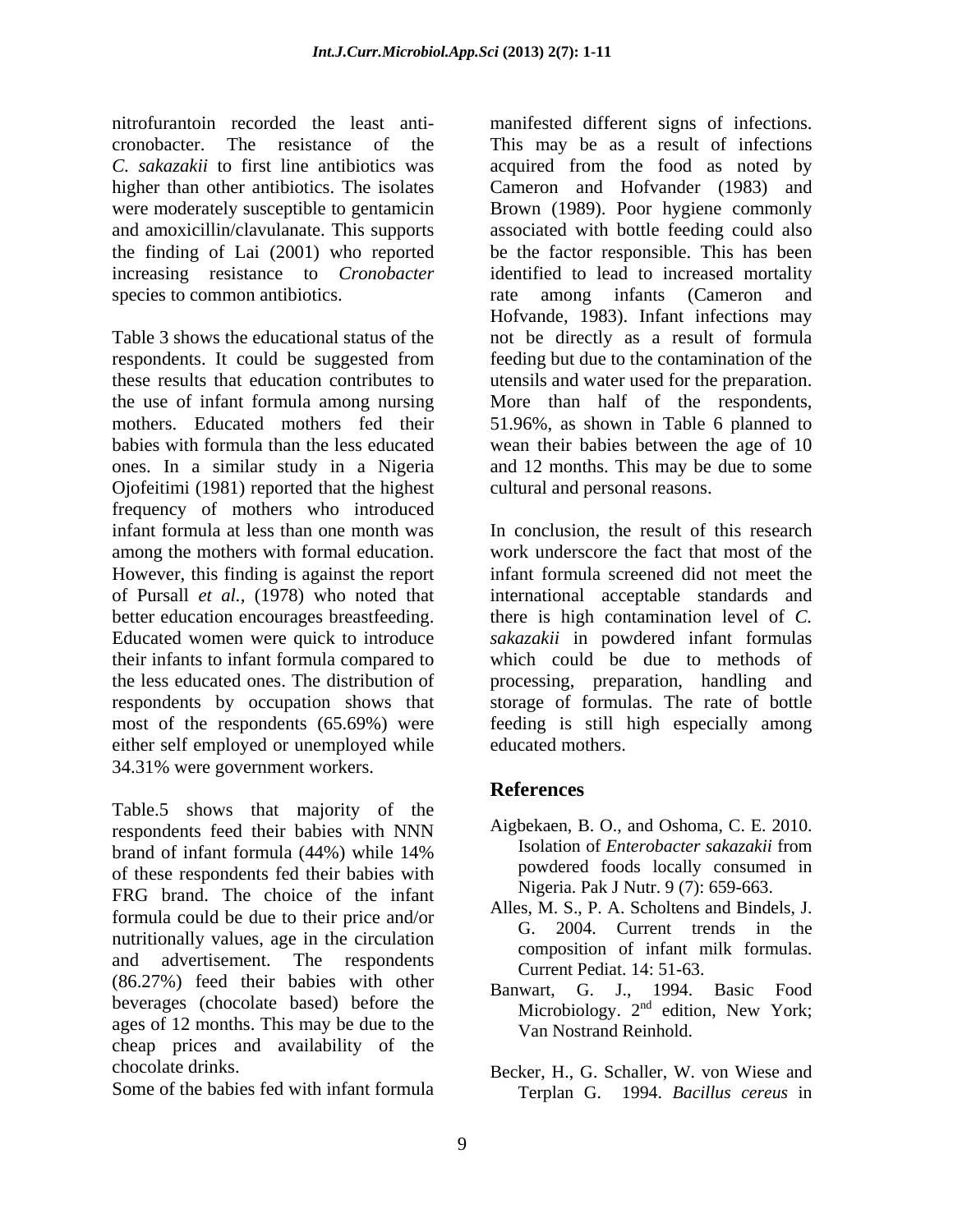infant foods and dried milk products.

- Intern. J. Food Microbiol. 23:1-5. pp.127.<br>Breeuwer, P., A. Lardeau, M. Peterz and Fleming, H heat tolerance of *Enterobacter sakazakii.*
- Brown, K. H., 1989. Infant-feeding practices
- Burdette, J. H., and Santos, C. 2002. Nutrition.
- Cameron, M., and Hofvande, Y. 1983. Manual on feeding infants and young
- Chap, J., P. Jackson, R. and Siqueira, R. and other infant foods. Int J Food
- Clinical and Laboratory Standards Institute *Enterobacter sakazakii* infections susceptibility testing; 18th informational supplement. Clinical and Laboratory
- Cohen, J., E. Marambio, B. Lynch and Tennessee. JAMA. 287:2204-5.
- L. 2004. Thermal inactivation of
- Erku, W. A., and Ashenafi M. 1988.
- Fawole, M. O., and Oso, B. A. 2001. Laboratory Manual of Microbiology.

Ibadan, Spectrum Books Limited, pp.127.

- Breeuwer, P., A. Lardeau, M. Peterz and Fleming, H. P. and McFeeters, R. F. 1981. Joosten, H. M. 2003. Desiccation and Use of microbial cultures: vegetable products. Food Techn*.* 35: 84-88.
	- J Appl Microbiol. 95: 967-973. Food and Drug Administration (FDA). and their relationship with diarrheal and *Enterobacter sakazakii* from dehydrated other diseases in Huscar (Lima), Peru. Pediatrics. 83(1):31-40*.* Centre for Food Safety and Applied 2002. Isolation and enumeration of *Enterobacter sakazakii* from dehydrated powdered infant formula. USFDA Nutrition.
	- *Enterobacter sakazakii* brain abscess in Greiner, T., 1977. The influence of infant the neonate; the importance of food advertising on infant feeding neutroradiolgic imaging. Pediatr Radiol. practices in St. Vincent. Thesis for 30: 33-34. Masters of Science in Nutrition*.* Ithaca NY: Cornell University.
	- children. Dehli, Nairobi: Oxford R. 2005. Enterobacter sakazakii: A University Press. The collection of increased concern to infant Gutler, J. B., J. L. Kornacki and Beuchat, L. R. 2005. *Enterobacter sakazakii*: A coliform of increased concern to infant health. Int J Food Microbiol. 104: 1-34.
	- 2009. International Survey of Habicht, J. P., J. DaVanzo and Butz, W. P. *Cronobacter sakazakii* and Other 1988. Mother's milk and sewage: Their *Cronobacter* spp. in follow up formulas interactive effects on infant mortality. Pediatrics*.* 81(3): 456-460*.*
	- Microbiol. 136: 185-188. Himelright, I., E. Harns and Lorch, V. 2001. (CLSI) 2008. Clinical and Laboratory associated with the use of powdered Standards Institute. M100-S18. infant formula. MMWR. 51: 297-300. *Enterobacter sakazakii* infections
	- Performance standards for antimicrobial Himelright, I., E. Harris, V. Lorch and Standards Institute, Wayne, PA. use of powdered infant formula Anderson, M. 2002. *Enterobacter sakazakii* infections associated with the Tennessee. JAMA. 287:2204–5.
- Moreno A. 1984. *Bacillus cereus* food Holt, J. G., N. R. Krieg, P. H. A. Sneath, J. poisoning amid newborns. Rev. Chilean T. Staley and Williams, S. T. 1994. Pediat. 55: 20. Contract Contract Contract Bergey's Manual of Determinative Edelson-Mammel, S. G., and Buchanan, R. Bacteriology  $9^{th}$  Edn. Williams & Bacteriology 9<sup>th</sup> Edn. Williams & <sup>th</sup> Edn. Williams  $\&$ Wilkins, Baltimore.
	- *Enterobacter sakazakii* in rehydrated Howie P.W., 2002. Protective effect of infant formula. J. Food Protect. 67: 60- breastfeeding against infection in the 63. first and second six months of life. Adv. Exp. Med. Biol. 503:141–7.
	- Prevalence of food-borne pathogens and Iroegbu, C. U., H. N. Ene-Obong, U. V. growth potential of salmonellae in Uwaegbute and Amazigo, U. V. 2000. weaning foods from Addis Ababa, Ethiopia. East Afr. Med J. 75(4): 215- and drinking water given to children of 218*.* market women in Nigeria: implications Bacteriological quality of weaning food for control of diarrhoea. J Health Pop Nutr. 18(3): 157-162.